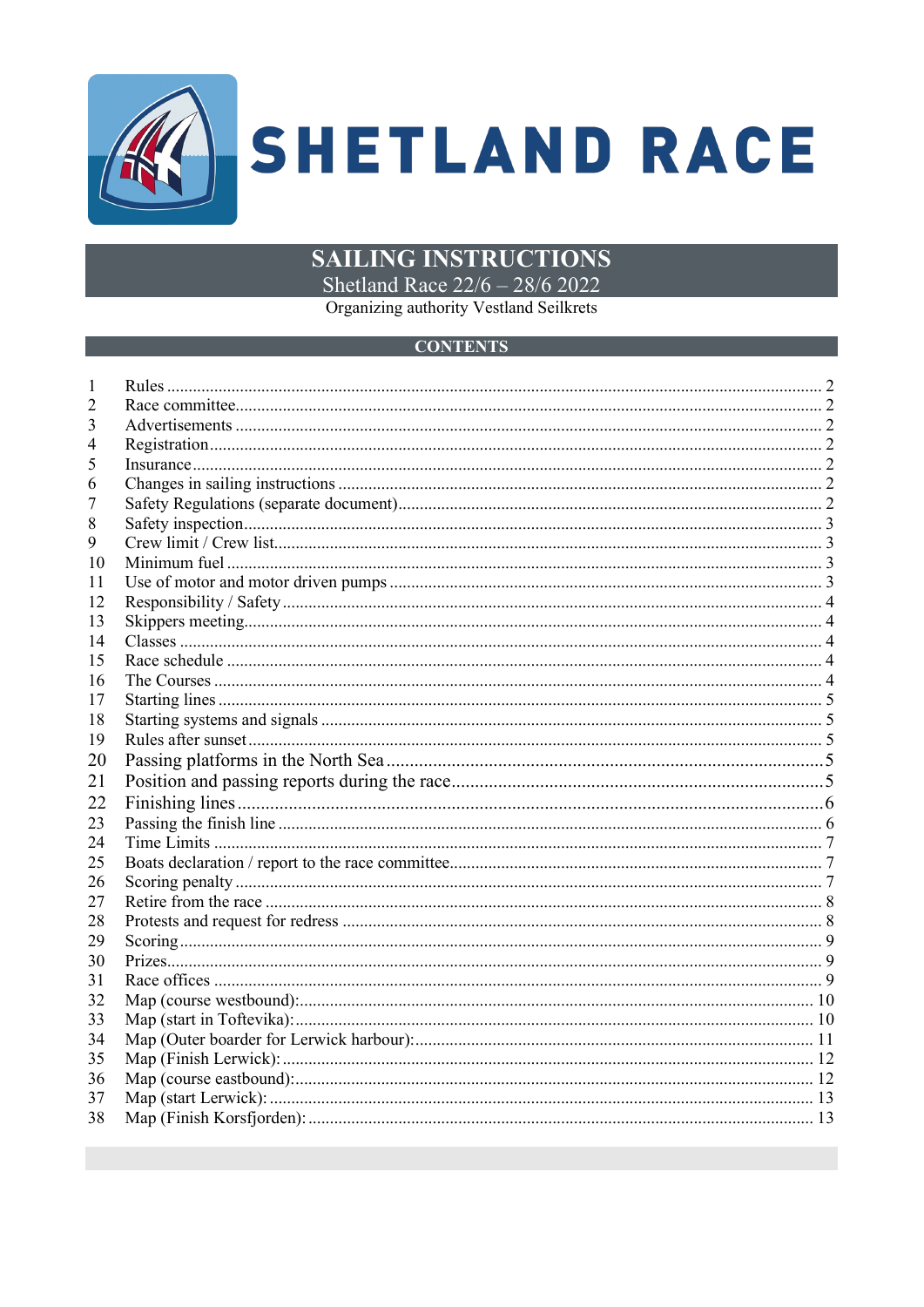# <span id="page-1-0"></span>**1 Rules**

The race is governed by the current versions of:

•The rules as defined in the Racing Rules of Sailing (RRS) with the prescriptions of the Norwegian Sailing Federation (NSF)

- •The International Regulations for Preventing Collisions at Sea (IRPCAS),
- •WS the Equipment Rules of Sailing
- •WS Offshore Special Regulations
- •The updated rules for the Respite System NOR Rating
- •these Sailing Instructions.

# <span id="page-1-1"></span>**2 Race committee**

The technical meaning of the word "Race Committee" only include the following persons during the race:

| Race committee in Bergen |                   |                             | Race committee in Lerwick |                  |
|--------------------------|-------------------|-----------------------------|---------------------------|------------------|
|                          |                   |                             |                           |                  |
| Chairman                 | Fridtjov Bergmann | +47 90972899                | Chairman                  | Stephen Johnston |
| Race Officer             | Ulv K Hjellestad  | $+4790064155$               |                           |                  |
|                          |                   | $ulv(\omega)$ hjellestad.no |                           |                  |
| Safety Officer           | Svein Aaland      | $+4791895610$               |                           |                  |

In addition, the Race Committee will be officials at the Race Office in Lerwick, and officials directly connected to the starting- and finishing functions in Lerwick and Bergen.

All other persons supporting the total arrangement is not a part of the Race Committee in the technical meaning within a regatta.

Further details and other members of the organizing committee can be found on the race's web pages.

# <span id="page-1-2"></span>**3 Advertisements**

The race is classified in Category C in accordance with RRS Appendix  $1 - WS$ Advertising Code. The Organizing Authority will use sponsor advertising. The advertising ensign shall be attached to the yachts aft. Multimedia files can be delivered at race office via USB-stick.

# <span id="page-1-3"></span>**4 Registration**

Eligible competitors / boats are approved by the Measurement Committee, and have completed their registration at the Organizer, as described in the Notice of Race.

#### <span id="page-1-4"></span>**5 Insurance**

All competing yachts must hold valid insurance coverage.

# <span id="page-1-5"></span>**6 Changes in sailing instructions**

Any change to the Sailing Instructions, after approval from the Jury, will be delivered written before start in Bergen or in Lerwick. This will be signaled by flag "L" boisted outside the Race Office not later than 2 hours before Skippers meeting in Bergen or Lerwick.

# <span id="page-1-6"></span>**7 Safety Regulations (separate document)**

Competing boats shall have an overall length of 27' or more, (with exception of boats classified and authorized under the design specification of the Mini Transat 650),and constructed and equipped in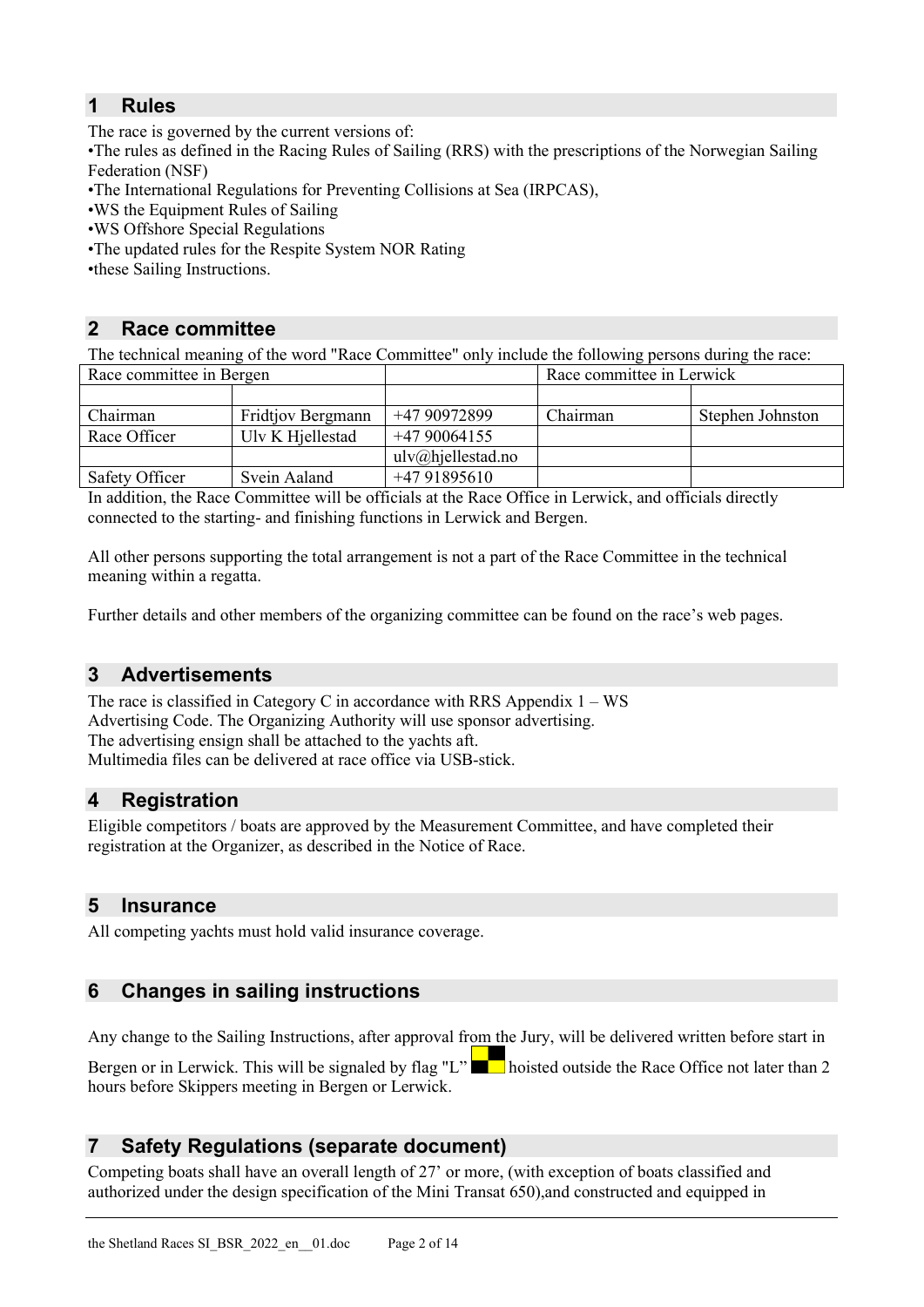accordance with WS Safety Regulations for Offshore racing, category 3 with liferaft. All boats shall have fixed installed inboard motor. Motor, propeller shaft and propeller or saildrive shall be in proper functioning condition and be able to work immediately if it is needed by the situation.

# <span id="page-2-0"></span>**8 Safety inspection**

Entered boats shall be presented to safety control to the fixed time and place as decided by the Race Committee. This will be given with confirmation of entering the race after end of entering time. Safety control shall be notified in the boats log: "Safety control Shetland Race 2022" with date and the controller's signature.

Any faults in accordance to this paragraph in the Sailing Instructions shall be notified in the boats log and shall be fixed before start.

Any boat can anytime be picked out to another or new control (see Safety Instructions § 2.02). Non competing or boats disqualified in accordance to safety regulations, will on the leg Bergen - Lerwick, not be included in the Organizers safety program if they would sail to Shetland outside the competition Shetland Race 2022.

Such boats shall stay clear of the starting line during the starting procedure and shall not interfere with a boat that is racing. Boats disqualified which are close to the starting area, shall have their sails furled, maneuver by the motor and display their national flag.

Boats disqualified in accordance to safety regulations in Shetland, will be included in the Organizers safety program for the leg Lerwick - Bergen. Such boats shall act as boats disqualified in Norway (see above), and they shall report to the Organizer at arrival in Norway.

# <span id="page-2-1"></span>**9 Crew limit / Crew list**

- 9.1 Every entered boat shall have a crew of minimum 4 persons. This does not apply to "Double Handed" class where there is a minimum limit of 2 persons. For boats with displacement of 2200 kg or more, the NOR Rating-committee in VSK have given general dispensation from NOR Rating-rule 6.9 Crew Limits, § 2 "maximum number of crew members". I.e. these boats have no limits upward regarding number of crewmembers.
- 9.2 Any changes in the registered crew list before start in Bergen or in Lerwick shall be delivered written to the Race Committee before the start of skippers meeting.
- 9.3 If a boat has a missing, or faulty crew list, she will be deleted from the Competitors list.
- 9.4 During the races Bergen Lerwick or Lerwick Bergen is it not allowed to take onboard any new crewmember. Crew can be changed in Lerwick. If any crewmember is missing before start in Bergen or Lerwick, a written report shall be delivered the Race Committee at least 30 min. before the race starts in Bergen, or at the skippers meeting before start in Lerwick.

#### <span id="page-2-2"></span>**10 Minimum fuel**

Every racing sailboat shall have a minimum amount of fuel to be able to make a course of 200 nautical miles under engine - this changes OSR 3.28.3 b).

# <span id="page-2-3"></span>**11 Use of motor and motor driven pumps**

Motor and motor driven pumps are only allowed for battery charging, drainage of keelson, to hoist an anchor and warping from ground. If a propulsion motor is used for this, a part of the transmission system between the gear and the propeller must stand still (locked). These restrictions is not a hinder for using a motor to rescue man over board, or to give assistance (RRS 1.1 and 41), and neither to use it in any dangerous situation, but under such circumstances a full report shall be given in the Boat Declaration.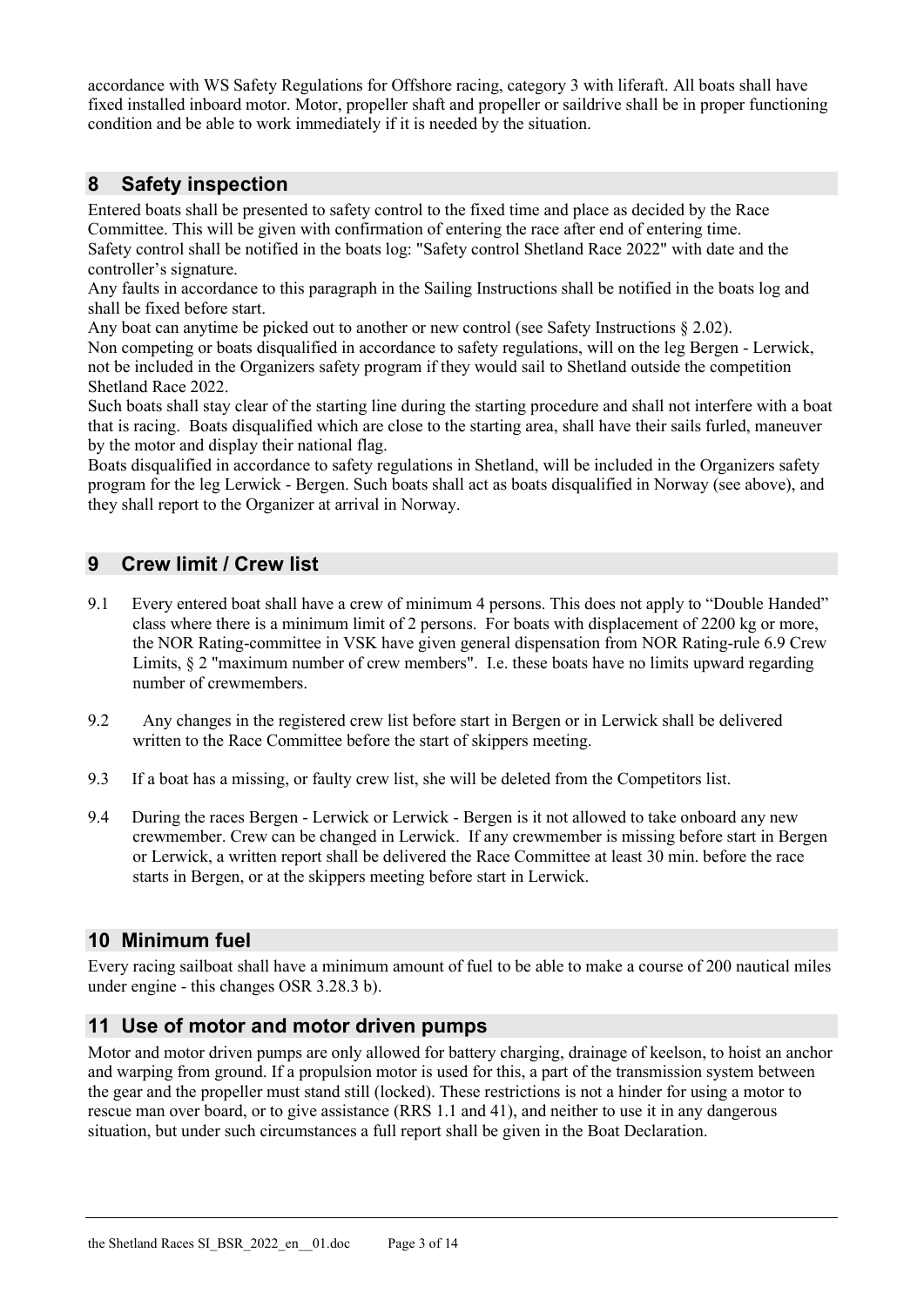# <span id="page-3-0"></span>**12 Responsibility / Safety**

- 12.1 The skipper on board have the responsibility that the boat is equipped to go through the regatta, and the skipper alone takes the decision that the boat and crew are able to start and finish this regatta (see safety rules § 1.2).
- 12.2 The Race Committee or Vestland Seilkrets will not accept any liability for material damage or personal injury or death sustained in conjunction with or prior to, during, or after the regatta.
- 12.3 A boat, which, during the race to or from Shetland, sails with crewmembers, which are under the influence of alcohol, can be protested for infringing Safety Rule § 1.02.

#### <span id="page-3-1"></span>**13 Skippers meeting**

- 13.1 Bergen Skippers meeting will be in Bergen Harbour at Dyvekes, Hollendergaten 7, 5017 Bergen. Tuesday  $21<sup>st</sup>$  of June at 19.00 local time.
- 13.2 Lerwick Skippers meeting will be in the Lerwick Boating Club, Saturday  $25<sup>th</sup>$  of June at 16.00 local time.

#### <span id="page-3-2"></span>**14 Classes**

14.1 Class grouping will be as presented in the start list.

| <b>Class</b> |                           |
|--------------|---------------------------|
| Class 1      | *Double Handed NOR Rating |
| Class 2      | NOR Rating with spinnaker |
| Class 3      | NOR Rating with spinnaker |
| Class 4      | NOR Rating with spinnaker |

<span id="page-3-3"></span>\*Requires documented proof of able yachtsmen on ocean-going Regattas for both crewmembers

#### **15 Race schedule**

- 15.1 Bergen Lerwick, normal start. Start west of Rongesundet Wednesday 22nd of June. Warning signal at 12.55 local time.
- 15.2 Lerwick Bergen, normal start. Race start from Lerwick Harbour Sunday  $26<sup>th</sup>$  of June. Warning signal at 08.55 local time.

#### <span id="page-3-4"></span>**16 The Courses**

#### 16.1 **BERGEN – LERWICK**

Start in the waters west of Rongesundet with west direction over the starting line. Sail west in the North Sea to Shetland with free entrance north or south of Bressay and to the finishing line in Lerwick harbour. Distance 194 nautical miles (See charts at the last pages). (SI  $\S$  32, 33 and 34).

#### 16.2 **LERWICK - BERGEN**:

Start Lerwick harbour, and then sail south through Bressay Sound, out in the North Sea with Bard Head (the south point of Bressay) to be passed on port side. Continue over the North Sea and into the Korsfjorden and the finishing line at Marsteinen. Distance 194 nautical miles (See charts at the last pages). (SI § 36 and 37).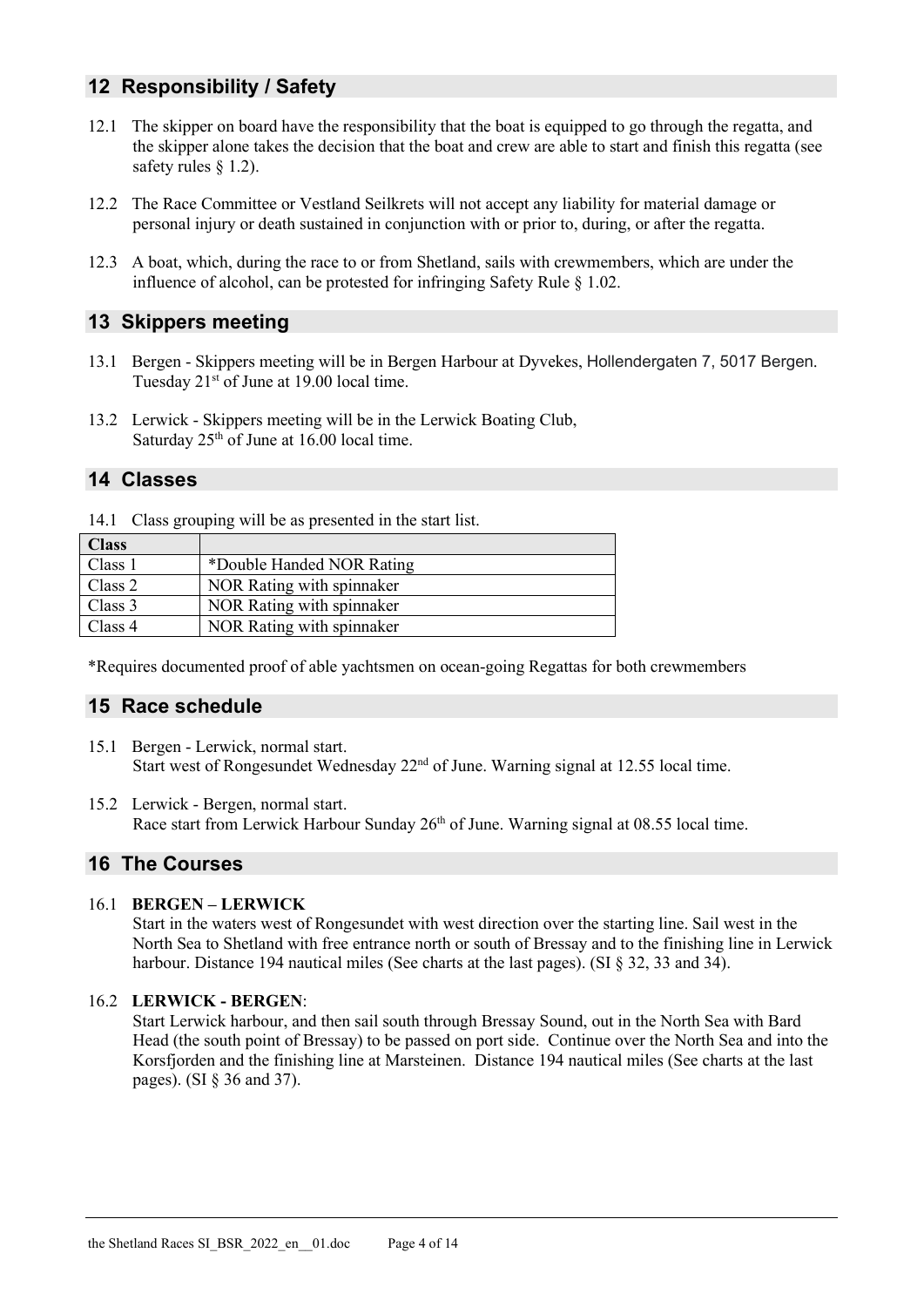# <span id="page-4-0"></span>**17 Starting lines**

17.1 Bergen:

The starting line will be between 2 yellow buoys, or between 1 yellow buoy and the starting vessel, if it displays flag signal "M"  $\sum$ . The starting line will be in open water southwest of Rongesundet, northwest of Bergen. (SI § 33)

#### 17.2 Lerwick harbour: The starting line in Lerwick harbour will be in Bressay Sound. (SI § 37)

# <span id="page-4-1"></span>**18 Starting systems and signals**

- 18.1 All classes start together using class flag "D" .
- 18.2 Races will be started using RRS 26 with an extra attention signal 10 min. before start.<br>Warning signal 5 min. before start Flag "D" displayed one sound Flag "D" displayed one sound

Preparatory signal 4 min. before start Flag "P" displayed one sound One minute signal 1 min. before start Flag "P" removed one long sound Starting signal 0 min. Flag "D" removed one sound

18.3 During the starting procedure, if possible, the starter will hold an open line on VHF channel 8 and do count downs.

#### <span id="page-4-2"></span>**19 Rules after sunset**

In the period between 20:00UTC evening and 03:00UTC The International Regulations for Preventing Collisions at Sea (IRPCAS) will apply, and not the ISAF RRS Part 2. In this period and under restricted view the lanterns shall be on.

# <span id="page-4-3"></span>**20 Passing platforms in the North Sea**

When passing platforms or other installations in the North Sea the boats shall keep a distance at least 500 m to the installations.

#### **21 Position and passing reports during the race**

21.1 On the way to and from Shetland the boats shall give positions / passing reports as described in SI § 21.2 og 21.3. When reporting every boat shall state their call signal, sail number, boat name and position. In addition shall date and time incl timezone together with all the information from the report be notified in the boat declaration scheme.

When report for crossing declared east / west longitude is given, and the boat because of the wind direction will tack several times over the longitude, the report shall be given only the first time crossing in the race main direction.

21.2 Reporting on the leg Bergen - Lerwick.

During the race west from Bergen to Lerwick the boats shall report passing longitudes or positions as declared in the following table:

| Passing:                                         | Report to:                  | VHF-channel         |
|--------------------------------------------------|-----------------------------|---------------------|
| $004^{\circ} 00'$ east longitude                 | Kystradio Sør               | 21,81               |
| $000^{\circ}$ 00' west longitude (Zero-meridian) | <b>Shetland Coast Guard</b> | $16 \rightarrow 67$ |
| Lerwick harbour outer border (SI $\S$ 34)        | Lerwick Harbour             | 12                  |

• Shetland Coast Guard shall be called on channel 16. When contact is established, you will be asked to change to working channel 67.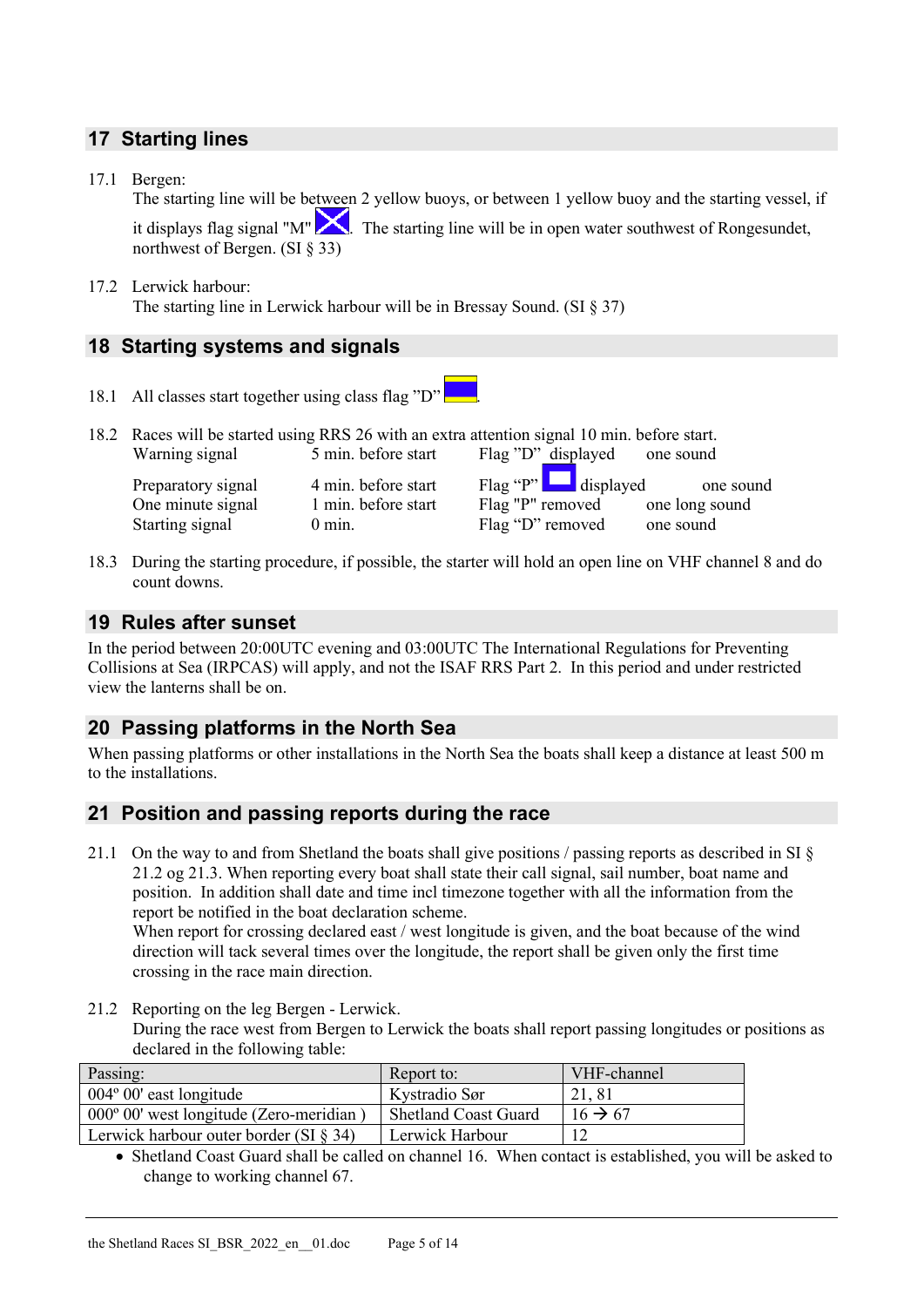- When reporting at 000<sup>°</sup> 00' west longitude and at outboard border for Lerwick harbour, you shall be ready to state the boats speed in knot and estimated time for arrival in Lerwick.
- 21.3 Reporting on the leg Lerwick Bergen.

During the race eastwards from Lerwick to Bergen the boats shall report passing longitudes as declared in the following table:

| Passing                                          | Report to                   | VHF-channel         |
|--------------------------------------------------|-----------------------------|---------------------|
| $000^{\circ}$ 00' west longitude (Zero-meridian) | <b>Shetland Coast Guard</b> | $16 \rightarrow 67$ |
| $004^{\circ}$ 00' east longitude                 | Kystradio Sør               | 07, 22, 60, 81      |
|                                                  |                             | 21, 66, 79          |

21.4 Failing to establish contact

It is called attention to that under special spherical and meteorological conditions it can be difficult to make contact over VHF to give position / passing reports. In that case the boat is asked to contact other competitors nearby and report to them. Notify in the boat declaration scheme the name of the boat reported to.

Still continue to call the organised report service (Kystradio Sør, Shetland Coast Guard or Lerwick Harbour Trust) until contact is established. Then inform about the unsuccessful attempt for contact and state position, date and time when the real passing was. Also state the boats position when established contact. Notify established contact in boat declaration.

21.5 Passing report given to Kystradio Sør as in SI § 21.2 og 21.3 is free of charge. All other traffic outside the report service, where traffic is charged, will be billed as usual.

# <span id="page-5-0"></span>**22 Finishing lines**

22.1 Lerwick:

The finishing line for the race Bergen - Lerwick is in Lerwick harbour and will be the line from the signal mast on Lerwick Boating Clubs pier, towards the light on Maryfield Ferry Terminal (Bressay), i.e. if you take a bearing to the light on Maryfield Ferry Terminal, character: Oc.WRG, on 064 degrees without correction for deviation. The boat finishes by crossing the finishing line either from north or south, according to the chosen approach (See SI § 16.1, 16.2 and 35.)

22.2 Korsfjorden:

The finishing line for the race Lerwick - Bergen is in Korsfjorden and will be between Marsteinen lighthouse (N060 07'52,69 E005 00'35,46) and Tekslo light (N060 09'19,29 E005 00'25,88). A boat finishes by crossing the line in direction from west towards east (See SI § 38).

# <span id="page-5-1"></span>**23 Passing the finish line**

- 23.1 Watchmen will attend the respective finishing lines. When passing the finishing line every boat shall record date and their own finishing time in Norwegian time (CEST - hour.min.sec). If possible, the boat shall notify the sail number on the competitor before and after over the finishing line. If there is inconsistency between the time taken onboard and the time taken by the linewatcher, the time taken by the watchmen will be official.
- 23.2 In reasonable time before the boat crosses the finishing line to finish they shall identify themselves to the watchmen over VHF channel 8, as follows: By finish in Shetland: *"Shetland Race Finishing Line Control"* By finish in Norway: *"Shetland Race Finishing Line Control"* Note! Be sure that your boat has finished and cleared the finishing line and marks before you start the motor. Advice for finishing in the dark: Light up sail and sail number when you pass the line. Be sure of that the line watcher really has registered your sail number and finishing time.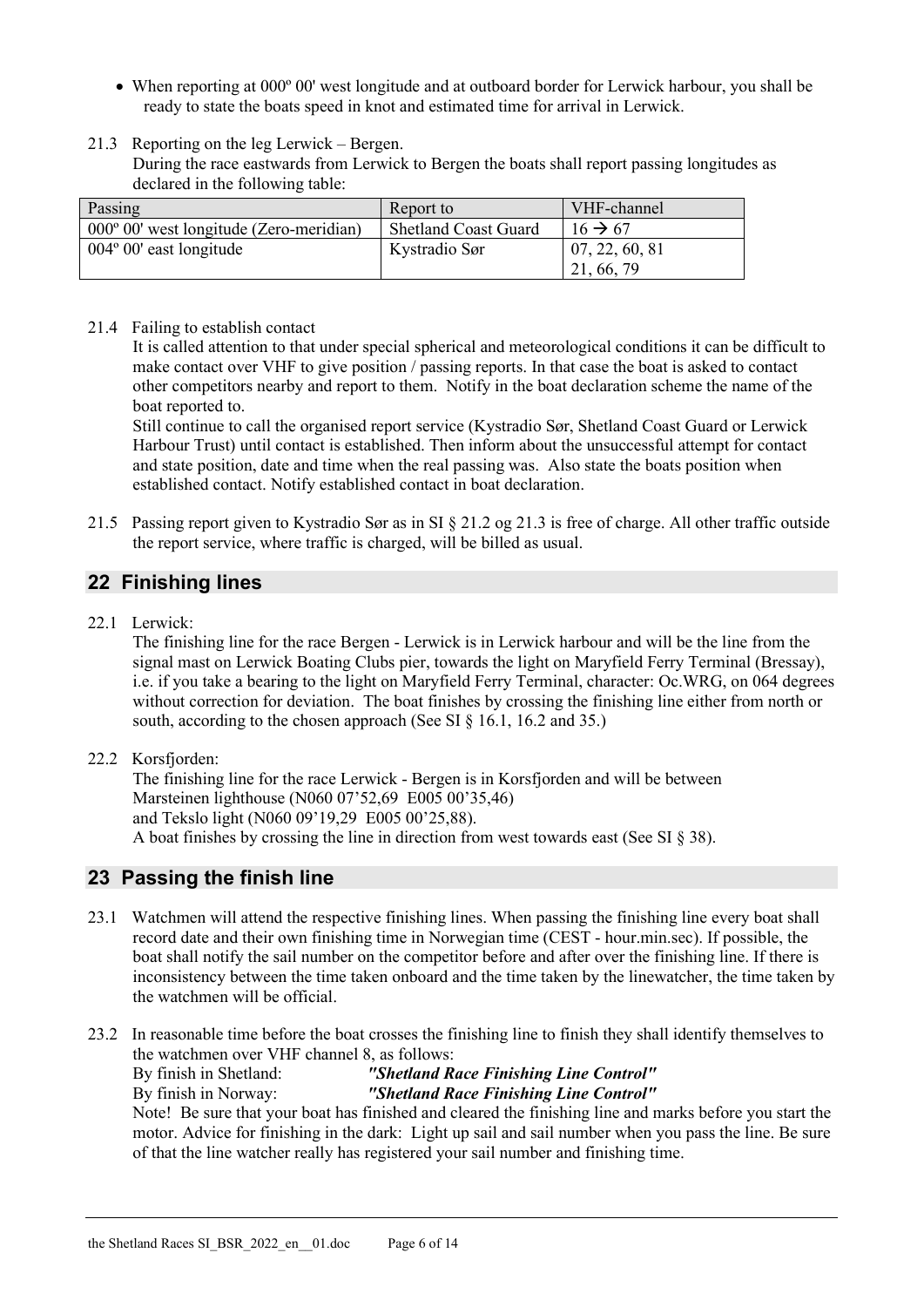- 23.3 When the boats are approaching finish in Lerwick and calls the watchmen over VHF they shall also state which way, approaching from north or south.
- 23.4 After finishing in Lerwick please read other information in this program regarding arrival to Lerwick and the harbour regulations in Lerwick. Among others how the boat will be given harbour space. Remember to call up «Lerwick Harbour» once more over VHF channel 12.
- 23.5 In the situation that finish line in Norway is not manned, call on Kystradio Sør over VHF channel 81 and report your finish line crossing time.

#### <span id="page-6-0"></span>**24 Time Limits**

Time limits are as follows (in hours after starting signal):

Bergen – Shetland: 50 hours

Shetland – Bergen: 50 hours

Boats failing to finish within the time limit will be scored Did Not Finish (DNF). This changes RRS 35.

#### <span id="page-6-1"></span>**25 Boats declaration / report to the race committee**

- 25.1 Every boat shall deliver a written boat declaration after each race. The declaration shall contain date and time for finishing, and information regarding position / passing all mentioned points given under way.
- 25.2 At Shetland shall the declaration be delivered at the Race Office on Victoria Pier, Lerwick. Boats retiring from the race on the way to Shetland and then returns to Norway can send their declaration to the Race Officer address in Norway.
- 25.3 In Norway the declaration to be delivered together with the tracker. Alternatively by email or MMS to Race Officer. Boats, which retire from the race on the way to Norway or goes to another harbour than Hjellestad, can send their declaration to the Race Officer. (See SI § 2)
- 25.4 The time limit for delivering the Boat Declaration is the same as for lodging protest in Shetland (SI § 28.1) and in Norway (SI § 28.2).
- 25.5 If a boat has incidents during the race, which could be an infringement of some of the rules for the race, and then takes a scoring penalty, protests or other action, it shall be reported in the Boat Declaration.

#### <span id="page-6-2"></span>**26 Scoring penalty**

- 26.1 RRS 44.3, Scoring Penalty will apply for the following infringements and actions: - breach of a rule in RRS Part 2
	- breach of §21 (minimum distance to platforms in the North Sea).
	- omission to give position / passing report as stated in SI § 21.
	- missing delivered or filled Boat Declaration in accordance with SI § 2.
- 26.2 Boat who breach a rule in RRS Part 2 and then takes a «Scoring Penalty» shall display and act in accordance with RRS 44.3(a) (yellow flag and call the linewatcher's attention when finishing).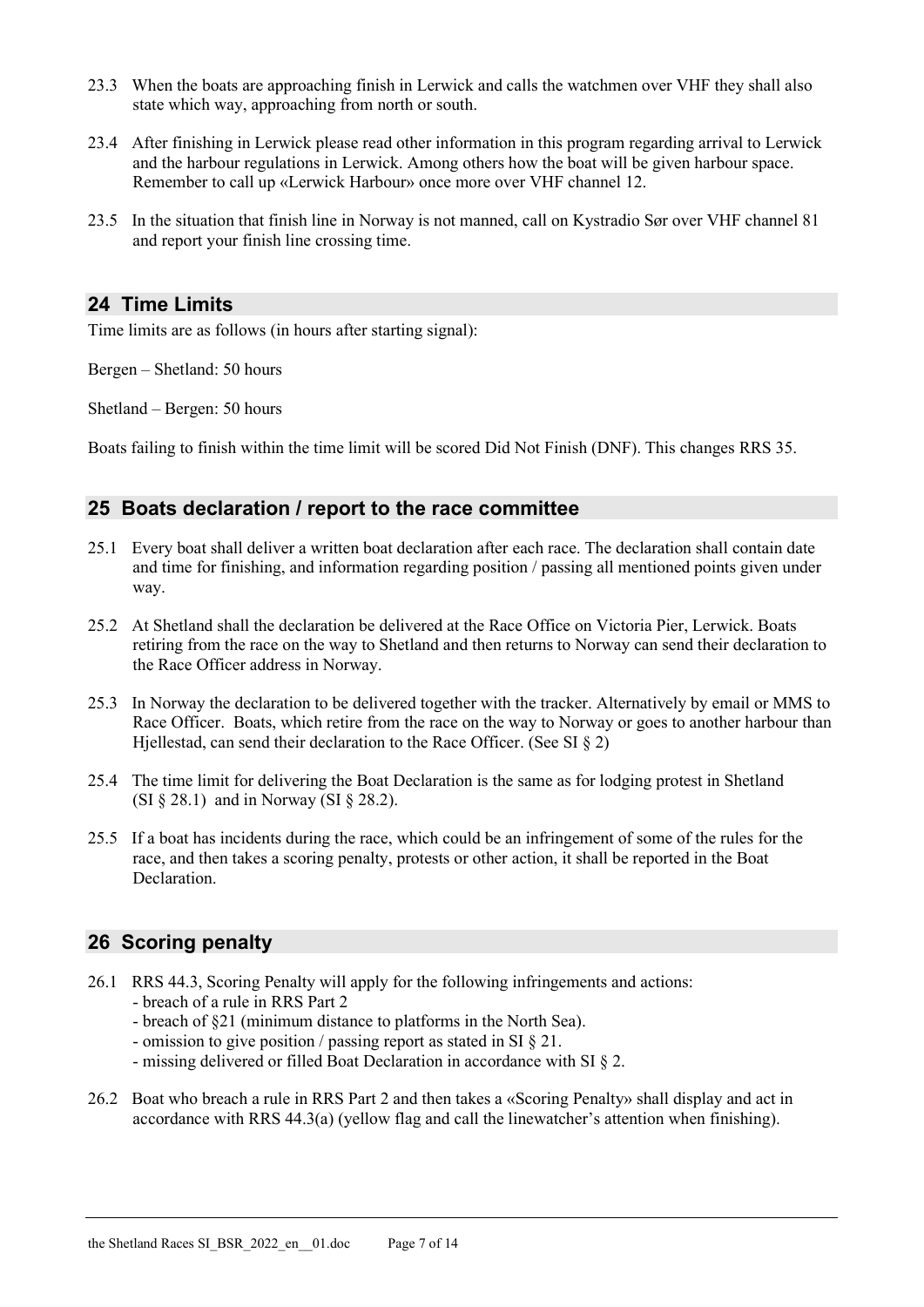#### <span id="page-7-0"></span>**27 Retire from the race**

- 27.1 Boats who retire from the race shall, if possible, report two times:
	- As soon as the boat retires from the race.
	- As soon as possible, after the boat arrives in harbour or are secured in safety.
- 27.2 A report of retirement from the race shall contain:
	- Boats sail number and name
	- Position or locality
	- Time for retirement / arrival in harbour
	- Reason for retirement and the condition for crew and boat
	- Destination in Norway or other country if report is given while retiring
- <span id="page-7-2"></span>27.3 A report of retirement from the race shall be given to: a) At the time the boat retires from the race: Race Officer, via Kystradio Sør or Shetland Coast Guard.

b) When the boat have arrived harbour or is secured in safety:

Harbour Shetland: Race Office, Lerwick Boating Club or Shetland Race Finishing Line Control Harbour Norway: Race Officer or Safety Officer.

#### <span id="page-7-1"></span>**28 Protests and request for redress**

Protest forms are delivered to each boat.

Boats intending to protest are asked to call the line watchers attention that they are displaying a protest flag when they call over VHF for finishing (See SI § 23.2).

28.1 For the race Bergen – Lerwick

Protests shall be delivered to the Race Office in Lerwick (See SI § [31.2\)](#page-8-3), within 3 hours after the boat finished the race, or arrived the harbour in Shetland after retiring from the race. If the finish or arrival after retirement is between 19:00 and 07:00 (local time) the protest shall be delivered the following morning before 10:00. The Race Office Letterbox can be used if the Race Office is not attended.

**I** Boats retired from the race Bergen - Lerwick and returning to Norway can send the protest to the Race Officer address in Norway within 24 hours after the boat has arrived harbour in Norway. In that case the skipper shall establish contact with the safety coordinator for Shetland Race 2022 in Norway (See SI [§ 27.3\)](#page-7-2) to inform which boat(s) or action is protested.

**II** On the official Notice Board at the Race Office in Lerwick, the notices will be posted to inform competitors the time and place for hearings in which they are parties or named as witnesses. When the signal flag "B" is displayed from the signal staff on the pier for Lerwick Boating Club, it means that a notice for protests is on the Notice Board. Copies of protests can be delivered from the Race Office. It is the competitors own responsibility to keep themselves informed about posted protests. The signal flag "B" will be lowered 3 hours after the time limit for boat with lowest NOR Rating.

28.2 For the race Lerwick - Bergen

Protests can be delivered to the Race Office at Bergens Seilforening, within 3 hours after the boats finish, or arrival after retirement. When finishing, or arrival to Marstein after retirement, between 19:00 and 07:00 the protest shall be delivered within the following morning at 10:00. If the Race Office is not attended, the letterbox at Bergens Seilforening can be used. It is recommended that protests are communicated to the race committee immediately after arrival.

Boats that retire from the race Lerwick – Bergen and arrives other harbour or places than Marsteinen / Hjellestad shall inform about protests to the Race Officer through the Safety Officer for Shetland Races 2022 in Norway (See SI § 2) within 3 hours after boats arrival. Sail number and name of the protestor and protestee must be reported. The written protest must be delivered the Race Office at Marsteinen, or in the letterbox at Hjellestadnaustet, or posted to the Race Officer within 24 hours after the protest was reported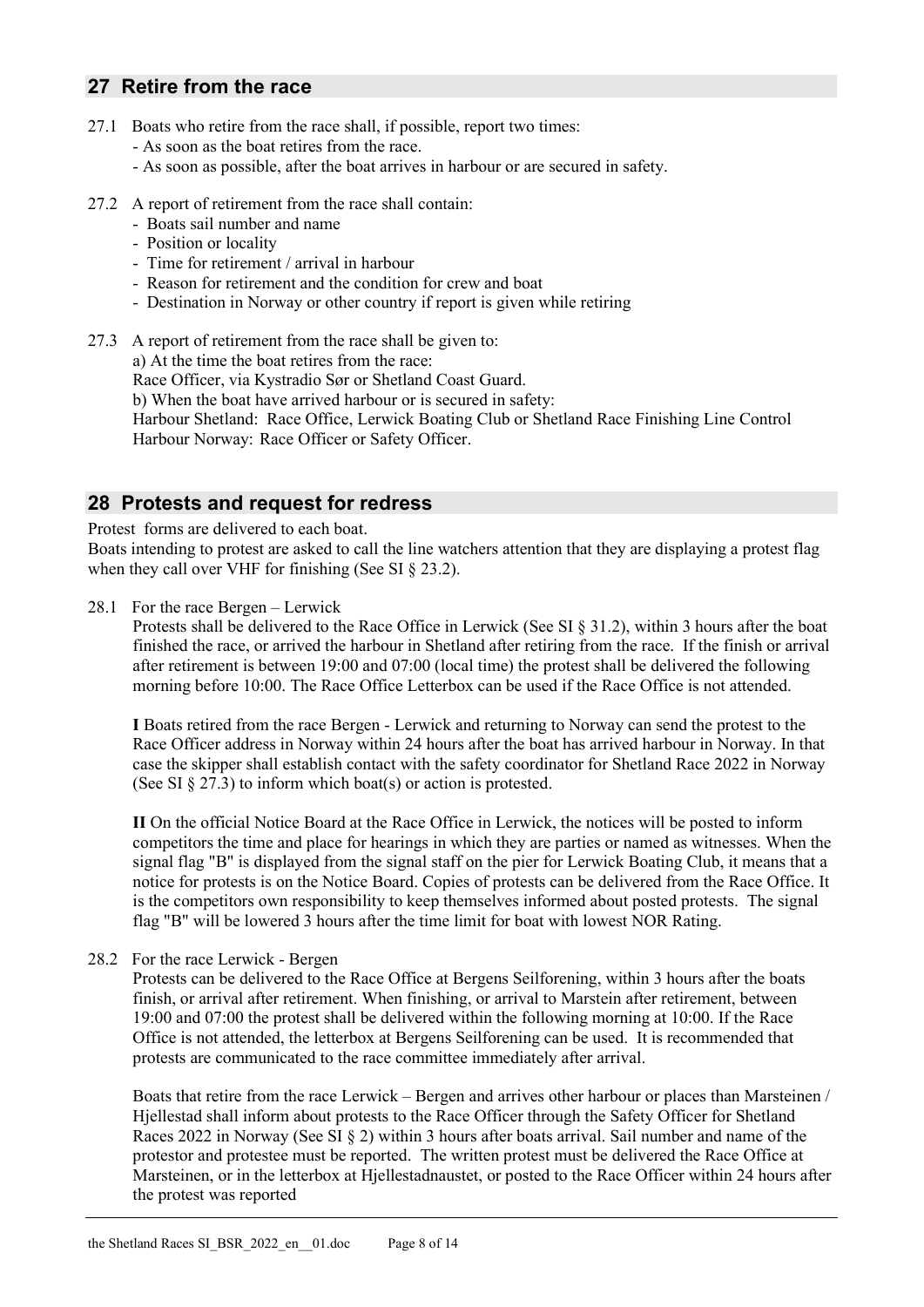# <span id="page-8-0"></span>**29 Scoring**

29.1 Calculating corrected time: The regatta is divided in 2 separate races, Norway – Lerwick Lerwick – Norway.

In all races will corrected time be calculated after the method "Time on time".

29.2 Scoring system: The Low Point scoring system of RRS Appendix A will apply.

#### <span id="page-8-1"></span>**30 Prizes**

There are several prizes in the Shetland Race 2022.

For each race there are prizes to 1/3 of the yachts in each class.

All skippers and crew will receive a Shetland Race pin.

Prize giving for the race Bergen - Lerwick will be held in Lerwick on Friday night 24<sup>th</sup> of June

#### <span id="page-8-2"></span>**31 Race offices**

- 31.1 Race office in Bergen: Before the race Bergen - Lerwick: Bergen Harbour at Dyvekes, Hollendergaten 7, 5017 Bergen. The official Notice Board will be placed outside the Race Office. The Race Office is open: Tuesday 21<sup>st</sup> of June 17:00 - 18:30 After the race Lerwick - Bergen: At Bergens Seilforening. Information is also available on the Office web site [http://shetlandrace.no/.](http://shetlandrace.no/)
- <span id="page-8-3"></span>31.2 Race office in Lerwick: Lerwick Boating Club, 12a Commercial Street, Lerwick. Telephone: +44 1595 696954 FAX: +44 1595 696954 Official Notice Board is in the clubs ground floor. Service Office is on Victoria Pier.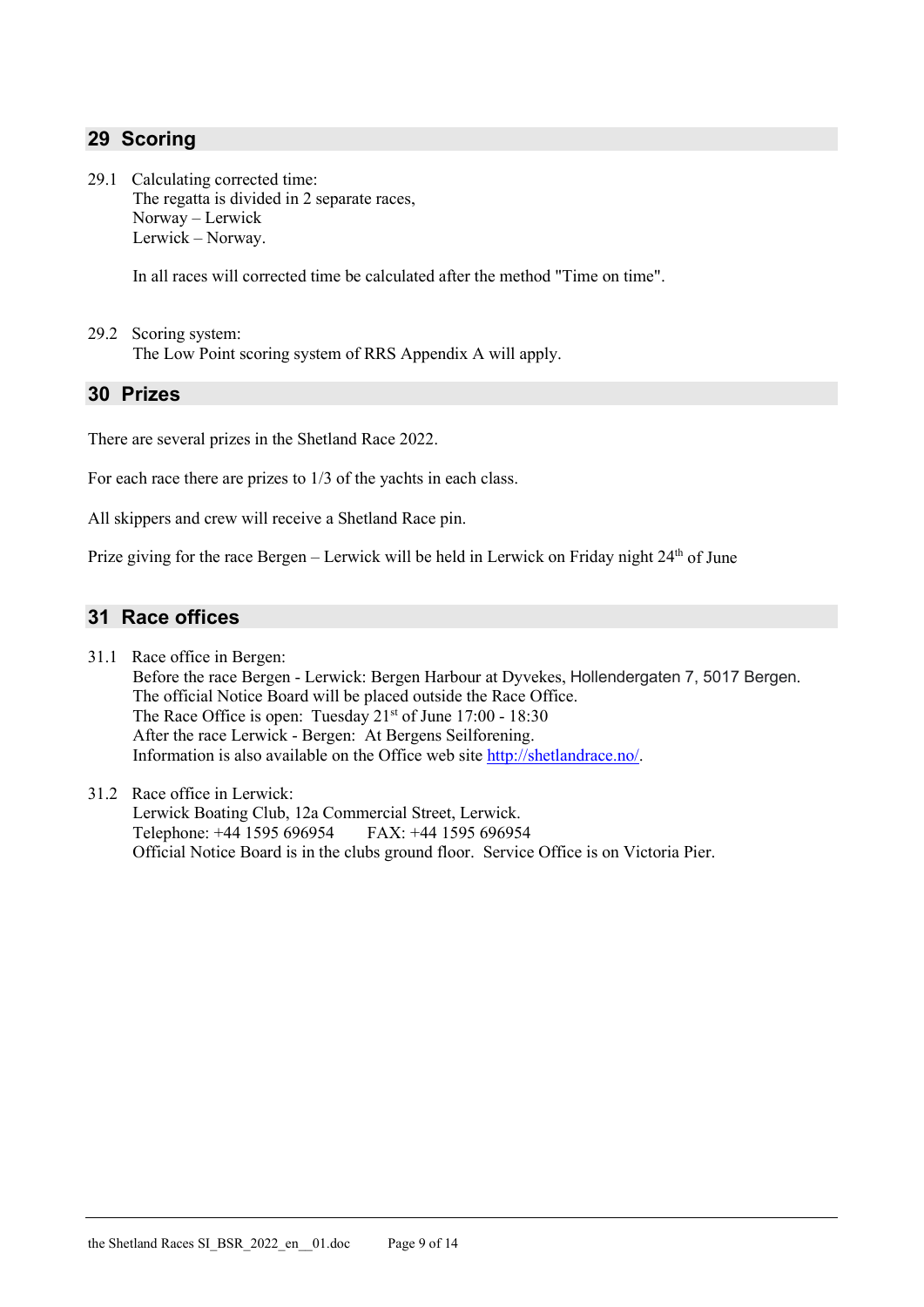# <span id="page-9-0"></span>**32 Map (course westbound)**

Bergen – Lerwick



Navigation after sea chart 301, North Sea, sea chart 559, North Sea northern part, or equivalent.

# <span id="page-9-1"></span>**33 Map (start west of Rongesundet):**

START IN TOFTEVIKA,



Navigation after sea chart 23 or Sjøkartverkets boat sport chart for the same waters.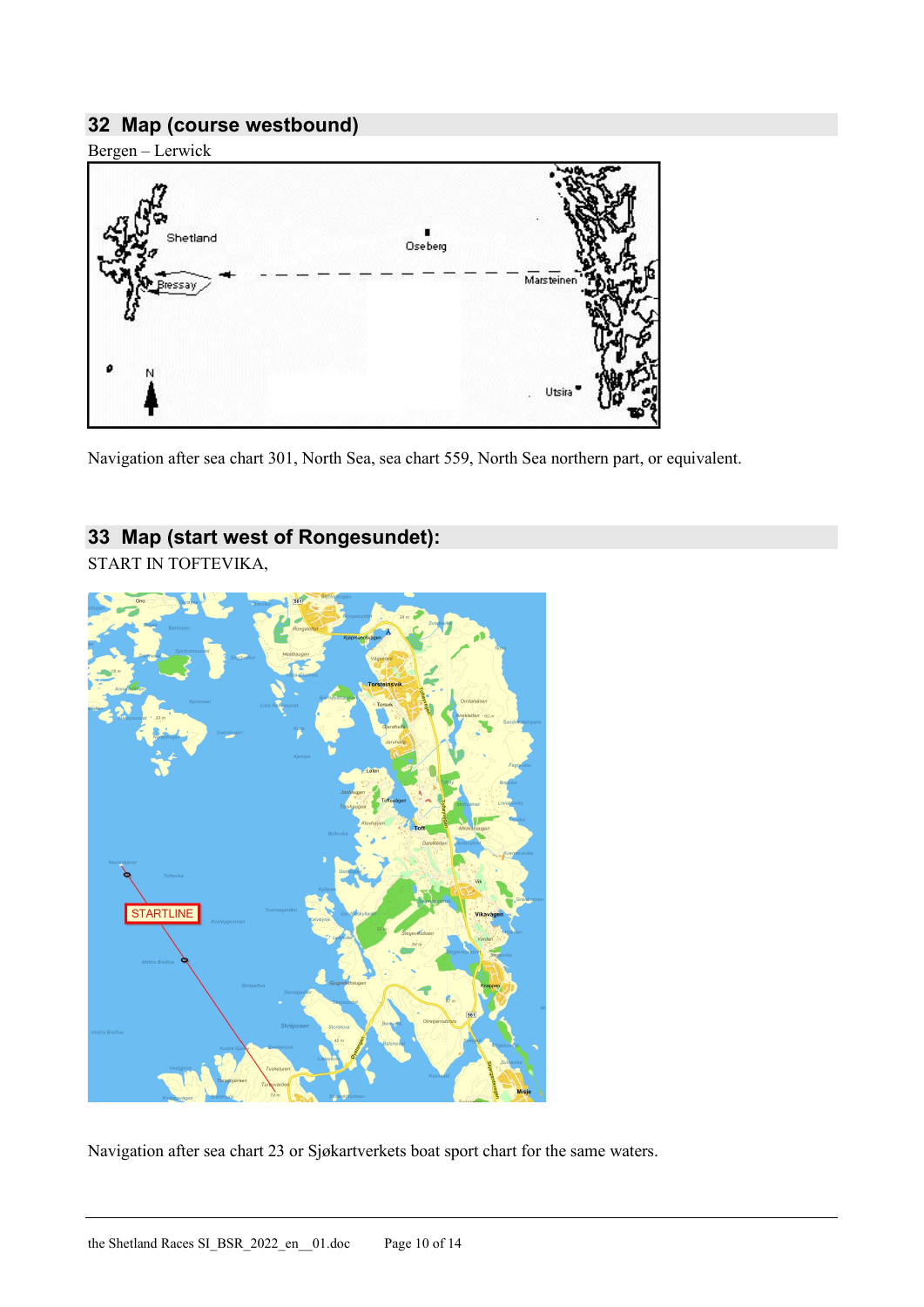# <span id="page-10-0"></span>**34 Map (Outer boarder for Lerwick harbour):**

Outer limit for Lerwick harbour



Navigation after Approches to Lerwick map no. 3291.

The outer borderlines are shown on the official Sea Chart no. 3291.

On the south the border is in a straight line from Bard Head with bearing approx. 260º against the headland The Skeo on the Mainland.

On the north the border is a line straight north (W 001º 04' 00'') from the east side of the island Outer Score and to crossing a line straight east (N 060º 13' 468`'') from the headland Hawk Ness on the Mainland.

#### Note !

When boats are approaching the Outer border for Lerwick harbour they shall call Lerwick Harbour on VHF channel 12 to give passing report in accordance with SI § 21.1 and 21.2.

Lerwick Harbour Authority has a radar which cover both the southerly and northerly entrance to Lerwick from the outer parts and into the inner harbour.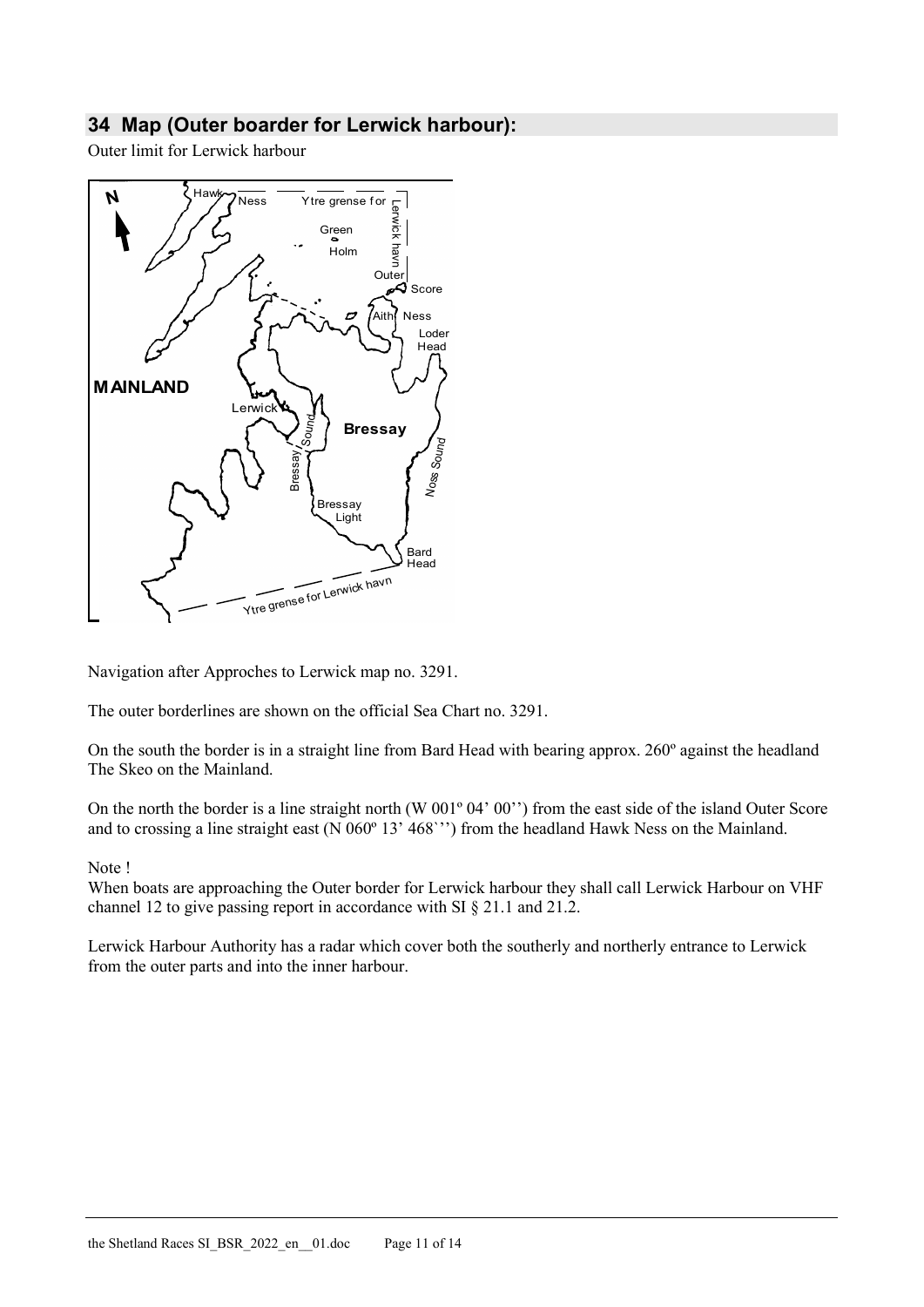# <span id="page-11-0"></span>**35 Map (Finish Lerwick):**

Finish Lerwick



Navigation after 'Approaches to Lerwick', map no. 3291, 3290. Chart for the finishing area in Lerwick harbour. The finish can be by crossing the finishing line either from south or from north.

On the chart is the seaward approach from north and from south.

The approach arrows from north show the commercial approaching course and are not an expression of bounded sailing course.

Each skipper can choose, on his own responsibility, how the boat shall sail approaching the finishing line.

<span id="page-11-1"></span>Ref Appendix 1: Special print from Lerwick Boating Club

# **36 Map (course eastbound):**



Navigation after the Sea Chart 301, North Sea, Sea Chart 559, North Sea northern part, or equivalent.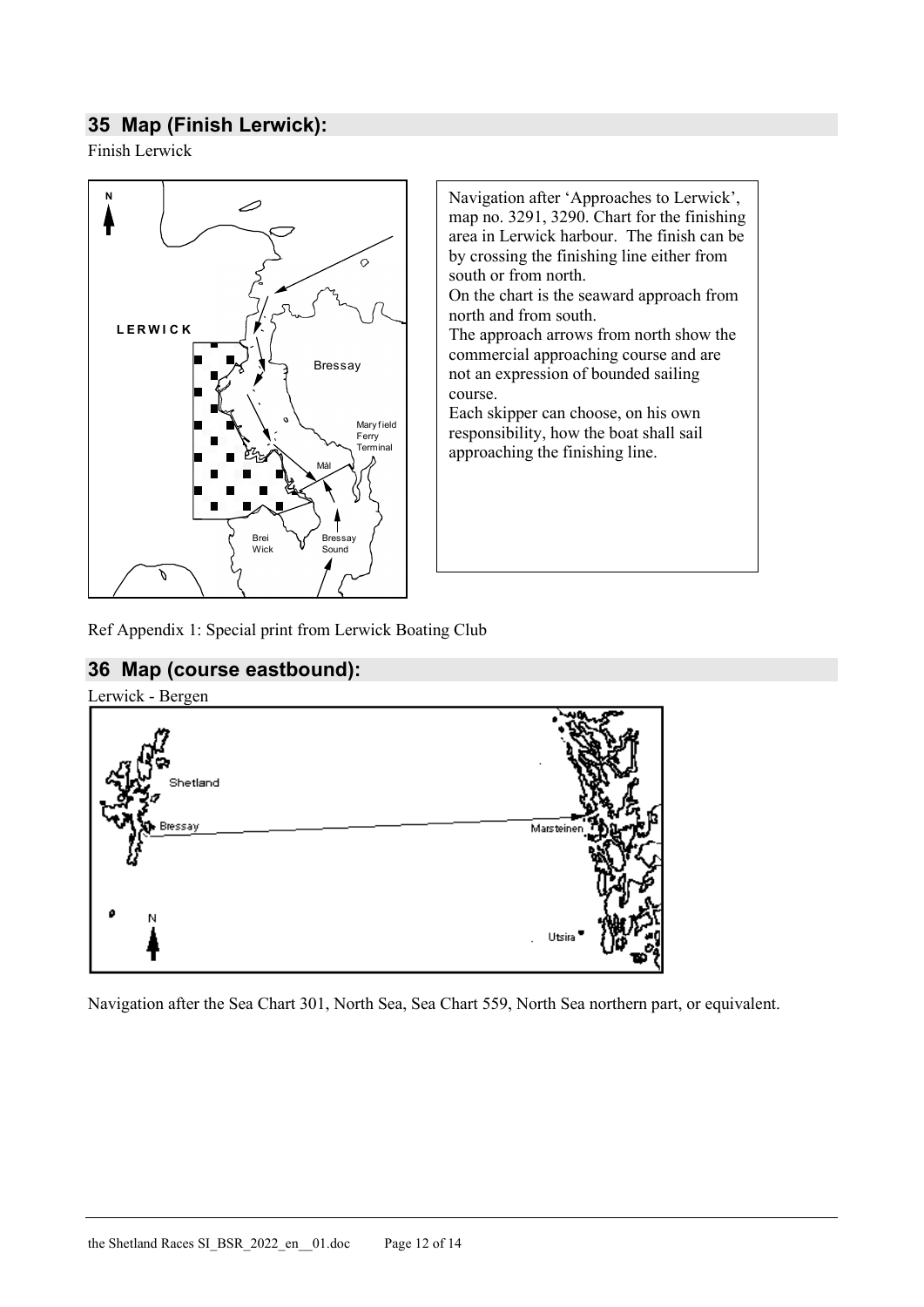# <span id="page-12-0"></span>**37 Map (start Lerwick):**

Start Lerwick



Navigation after 'Approaches to Lerwick', map no. 3290, 3291. Ref Appendix 1: Special print from Lerwick Boating Club

#### <span id="page-12-1"></span>**38 Map (Finish Korsfjorden):**

Finish Korsfjorden



Navigation after Sea Chart 21, or Sjøkartverkets Boat Sport Chart on the same waters.